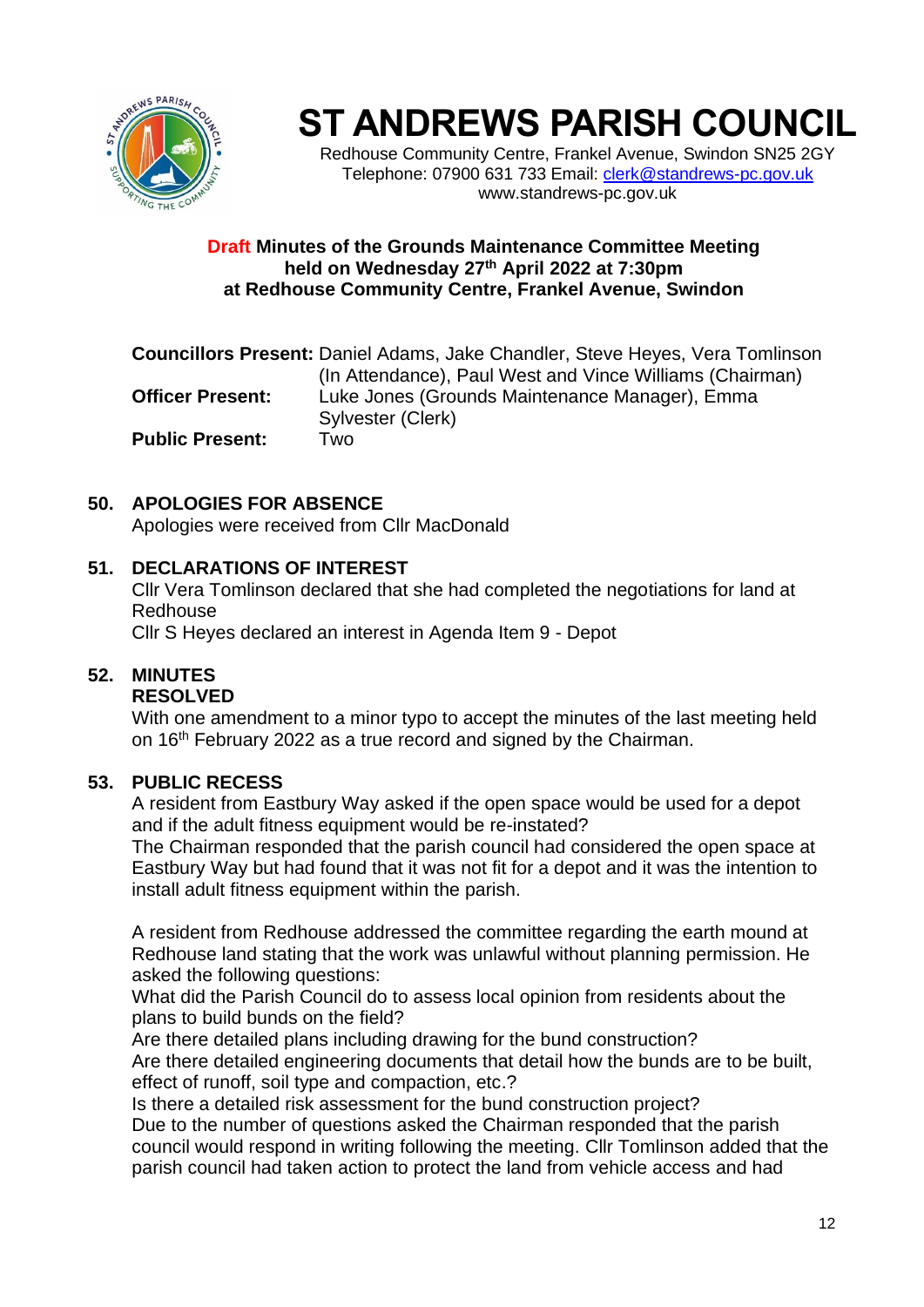sought advice from Swindon Borough Council who had agreed that the works came under permitted development.

## **54. CORRESPONDENCE**

Members discussed correspondence received from a local employee requesting benches on land at Redhouse. Members were in agreement that plans were still undecided for this land and there were currently no funds.

## **RESOLVED**

At this present moment not to install benches.

## **55. OPEN SPACES**

(i) Members received 'Open Spaces Issues' spreadsheet and discussed work that had been completed. The Ground Maintenance Manager reported that SBC are still sending over requests that are not relevant to the parish i.e., problems in Tadpole Garden Village and Abbey Farm.

Cllr Williams requested an update on the graffiti at Highdown Way. It was noted that there was currently no manpower to complete this job. The Grounds Maintenance Manager also reported that he was still speaking to SBC regarding the newt barrier at Eastbury Way to see if it could be removed as this is also graffitied.

Cllr Chandler requested that thanks were passed on to the team for a good job done with the fallen tree behind Woodsman Close at Groundwell.

- (ii) **RESOLVED** to purchase shrubs to replace dead ones by 20 Eastbury Way.
- (iii) Cllr Chandler reported that he was working with SBC to identify land where trees can be planted for the Queen's Platinum Jubilee. Members discussed possible areas.

**RESOLVED** to plant one tree at Redhouse Community Centre as soon as possible to mark the start of many trees to be planted in the parish. Cllr Chandler agreed to donate a tree and would speak to the Grounds Maintenance Manager to ensure the right species is planted.

(iv) The Grounds Maintenance Manager requested a new location for a bin and replacing smaller dog bins with a dual-purpose bin.

#### **RESOLVED**

To place a new bin on open space at Bergman Close, replacement bins on Roman Field and Wallis Play Area.

## **56. COVID SNAKE ROCK**

(i) Members consider costs to install the Covid Snake Rock following a successful trial of the varnish to protect the designs on the stones. **RESOLVED** to materials and hire equipment at a cost of £999 for installing Covid

Rock Snake.

(ii) The Clerk reported that there had been a delay in taking over the play area leases and suggested that the parish council apply for a works licence from SBC to move forward with the project.

**RESOLVED** to apply to Swindon Borough Council for a works licence to install the Covid Rock Snake around the play area at Standen Way.

## **57. ELECTRIC VEHICLE**

Members reviewed the logo for the electric vehicle discussing the wording. **RESOLVED**

To recommend to Full Council that the logo included simple wording 'Cutting our C02' as attached in the Minute Book.